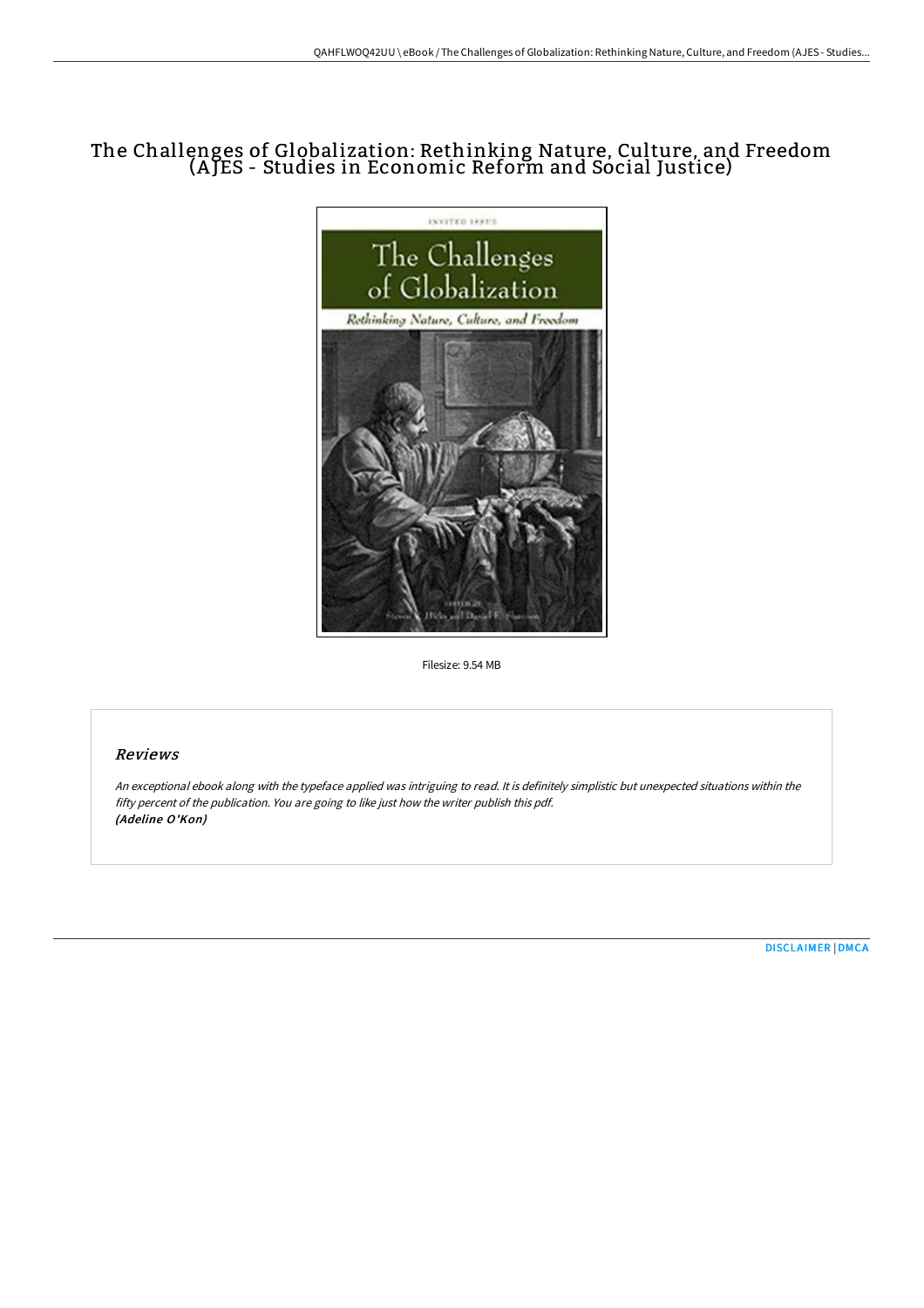## THE CHALLENGES OF GLOBALIZATION: RETHINKING NATURE, CULTURE, AND FREEDOM (AJES - STUDIES IN ECONOMIC REFORM AND SOCIAL JUSTICE)



Wiley-Blackwell, 2007. Condition: New. 1st Edition. Ships from the UK. BRAND NEW.

Read The Challenges of [Globalization:](http://techno-pub.tech/the-challenges-of-globalization-rethinking-natur.html) Rethinking Nature, Culture, and Freedom (AJES - Studies in Economic Reform and Social Justice) Online

Download PDF The Challenges of [Globalization:](http://techno-pub.tech/the-challenges-of-globalization-rethinking-natur.html) Rethinking Nature, Culture, and Freedom (AJES - Studies in Economic Reform and Social Justice)